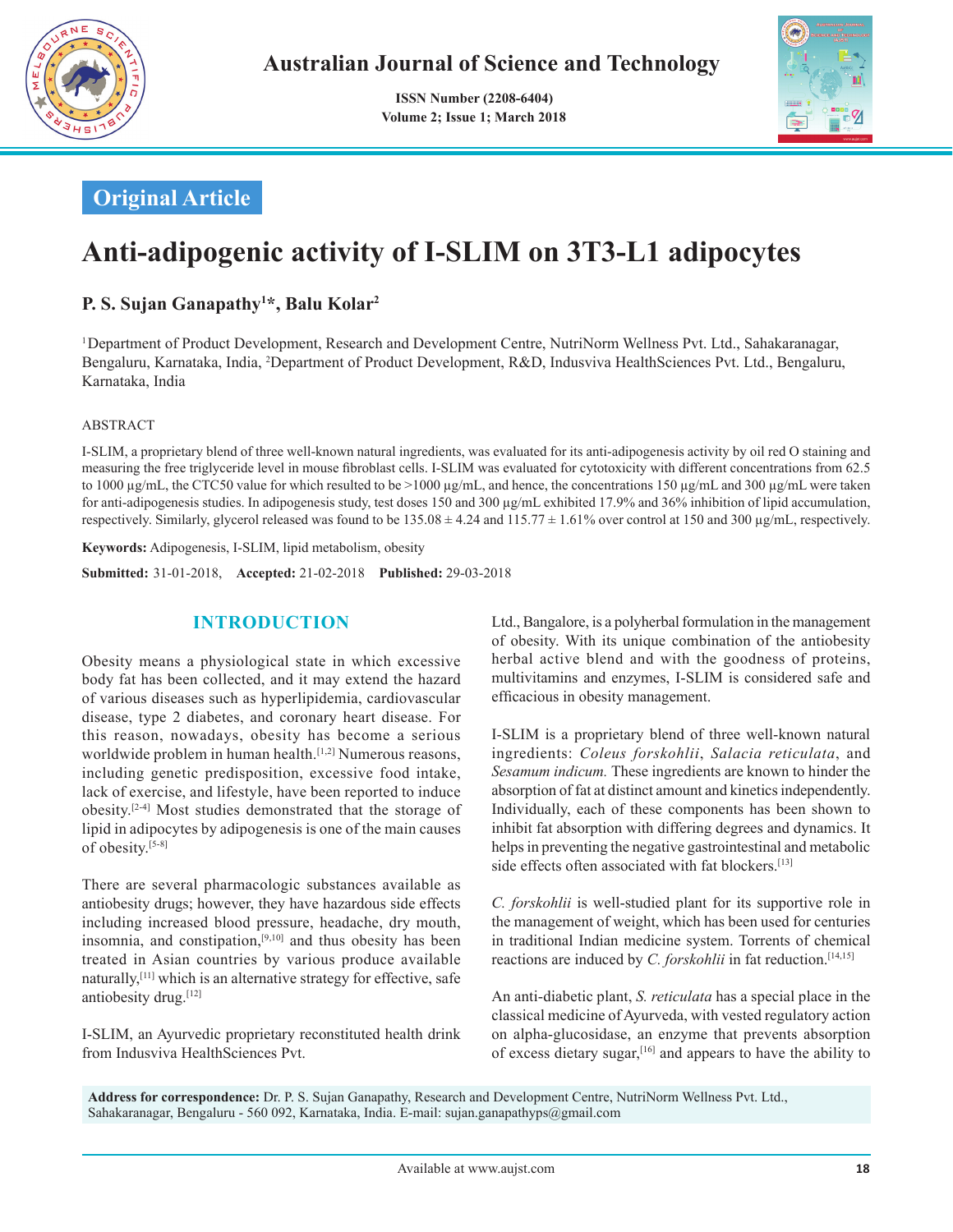block fat and may reduce the rate of lipid (fat) absorption after a meal.

*S. indicum* also exerts this activity. This superfood is a rich source of protein and many essential minerals that are believed to support healthy cardiovascular and circulatory functions.<sup>[17]</sup>

In the present study, we investigated the anti-adipogenesis effect of I-SLIM by oil red O staining and measuring the free triglyceride level.

## **MATERIALS AND METHODS**

Sample Preparation: 10 mg of I-SLIM dissolved in dimethyl sulfoxide (DMSO) was taken for studies separately. DMEM high glucose along with 2% inactivated fetal bovine serum (FBS) is used to make up the volume to obtain a 1 mg/mL concentration stock solution and sterilized by 0.22 μ syringe filtration. For further studies, two-fold serial dilutions were prepared from the above mixture.

#### **Cell Culture**

National Centre for Cell Science, Pune, India, provided the 3T3-L1 (Mouse embryo Fibroblast) cell line. 10% inactivated FBS with DMEM high glucose were used to culture the stock cells, amphotericin B  $(5 \mu g/mL)$ , penicillin (100 IU/mL), and streptomycin (100  $\mu$ g/mL) in a humidified atmosphere of 5%  $CO<sub>2</sub>$  at 37°C until confluent. The cells were dissociated with TPVG solution (0.2% trypsin, 0.02%) ethylenediaminetetraacetic acid, and 0.05% glucose in phosphate-buffered saline [PBS]). The stock cultures were grown in 25 cm<sup>2</sup> culture flasks, and all experiments were carried out in 96 mL plates (Tarsons India Pvt. Ltd., Kolkata, India).

#### **Cytotoxicity Studies**

The monolayer cell culture was trypsinized, and the cell count was adjusted to 100,000 cells/ml using DMEM high glucose containing 10% FBS. To each well of the 96 well microtiter plate, 0.1 mL of the diluted cell suspension was added. After 24 h, when a partial monolayer was formed, the supernatant was flicked off, washed the monolayer once with medium, and 100 µL of different test concentrations of test drugs were added on to the partial monolayer in microtiter plates. The plates were then incubated at  $37^{\circ}$ C for 3 days in  $5\%$  CO<sub>2</sub> atmosphere, and microscopic examination was carried out, and observations were noted every 24 h interval. After 72 h, the drug solutions in the wells were discarded, and 50 µL of MTT in PBS was added to each well. The plates were gently shaken and incubated for 3 h at  $37^{\circ}$ C in  $5\%$  CO<sub>2</sub> atmosphere. The supernatant was removed, and 100 µL of DMSO was added, and the plates were gently shaken to solubilize the formed formazan. The absorbance was measured using a microplate reader at a wavelength of 540 nm. The percentage growth inhibition was calculated using the following formula

and concentration of test drug needed to inhibit cell growth by 50% (CTC50) values is generated from the dose-response curves for each cell line.

#### **Anti-adipogenesis Assay**

#### *3T3-L1 cell culture and differentiation*

To induce differentiation of cells, the 3T3-L1 cells were cultured in 4.5 g/L glucose-DMEM with 10% calf serum, antibiotic solution in 30 mm plastic Petri dishes until they reached 100% confluence. After 2 days, the 2-day postconfluent cells were incubated for 48 h in DMEM with 10% FBS, antibiotics, and a differentiation cocktail termed MDI. which contained 0.5 mM isobutylmethylxanthine, 1  $\mu$ M dexamethasone, and 100 nm insulin. After 48 h, cells were maintained in DMEM with 10% FBS, insulin antibiotics for 6 days. After 6 days, the cells were maintained in DMEM with 10% FBS along with test samples (I-SLIM) for 24 h to investigate its anti-adipogenic activity.

#### **Oil red O Staining**

To determine the inhibitory effect of I-SLIM on lipid accumulation in 3T3-L1 cells, we used oil red O staining after adipocyte differentiation. The cells were rinsed with PBS and fixed with 10% formalin for 30 min. Then, the formaldehyde was removed, followed by washing with 60% isopropanol. After washing, the cells were stained for 1 h at room temperature in freshly diluted oil red O containing 0.5% oil red O in isopropanol. Finally, the dye retained in the 3T3-L1 cells was eluted with isopropanol and quantified by measuring the optical absorbance at 500 nm.

#### **Triglyceride Assay**

The cells were incubated with I-SLIM during adipogenesis. After differentiation, the cells were washed with PBS and lysed with lysis buffer, and the supernatants were collected and assayed for the triglyceride concentrations at 580 nm.

#### **RESULTS**

#### **Cytotoxicity Effect of I-SLIM in 3T3-L1 Cell Line**

The cytotoxic effect of I-SLIM was determined in 3T3-L1 cell lines, with different concentrations (62.5, 125, 200, 500, and 1000 µg/mL) of I-SLIM for every 24 h interval till 72 h. According to the results, I-SLIM did not show any cytotoxic effect up to a concentration of 1000 µg/mL, even when the cells were treated for 72 h [Table 1].

#### **Anti-adipocyte Activity of I-SLIM in 3T3-L1 Cell Lines**

Once the cells were differentiated with two different concentrations (150 and 300 µg/mL) of I-SLIM, we used oil red O staining to know whether I-SLIM has an inhibitory effect on adipogenic differentiation. The result shows that I-SLIM inhibited lipid accumulation in 3T3-L1 dose-dependently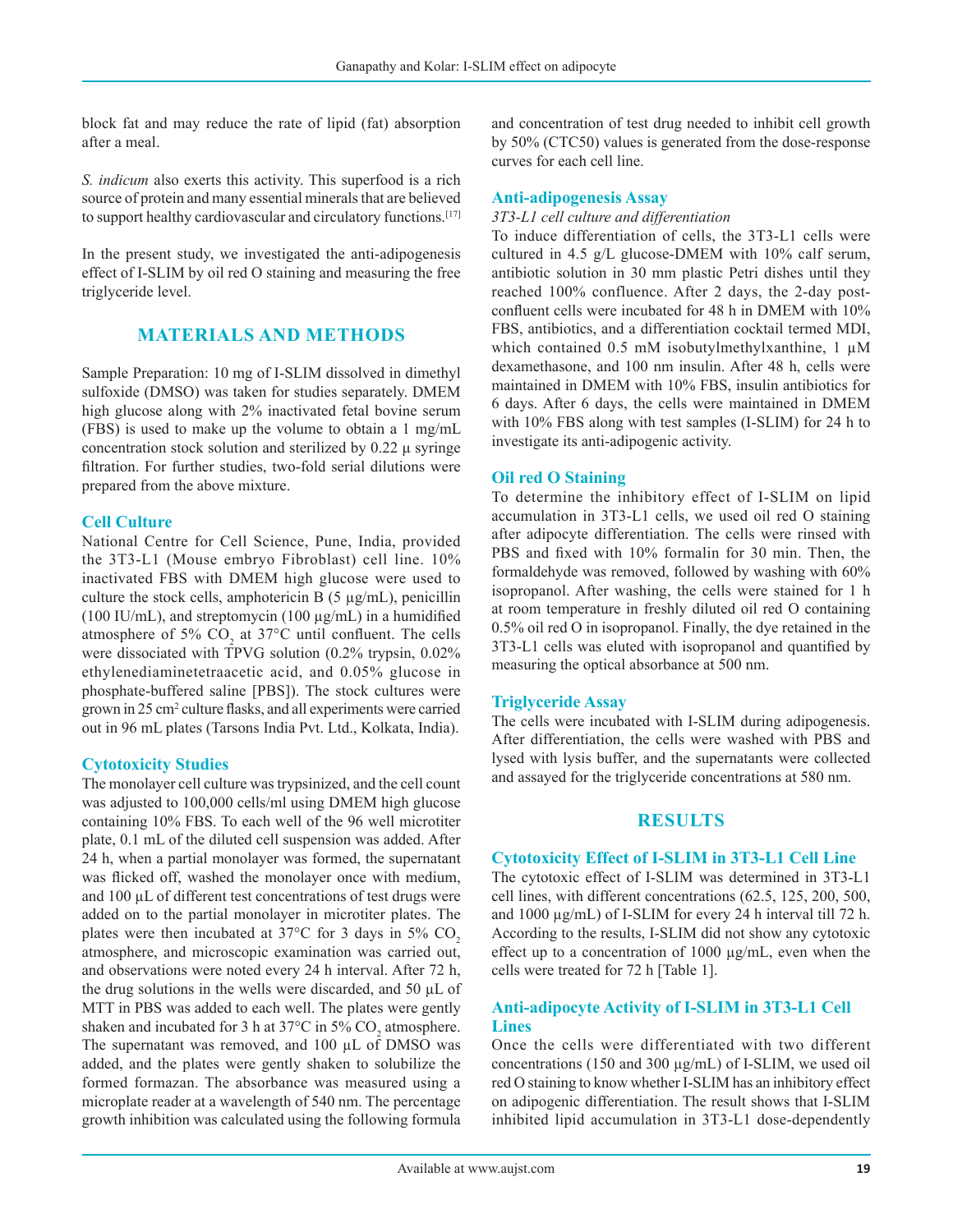compared with fully differentiated adipocytes. As shown in the quantitative results [Table 2], retained oil red O dye and intracellular triglyceride values were decreased in a dosedependent manner [Table 3] when cells were treated with I-SLIM. These results demonstrated that I-SLIM reduced the accumulation of lipid in 3T3-L1 during adipogenic differentiation without cell cytotoxicity.

#### **DISCUSSION**

Obesity has dramatically increased in most developing nations and is a prevalent condition related to metabolic disorders worldwide. Because the antiobesity drugs available at present are known to have various hazardous effects.[18] Hence, there is an immense importance for the natural produce having therapeutics property, as it is much safer compared to synthetic compounds.[19] The antiobesity ability of the phytochemicals is evaluated based on its potential to hinder the adipogenesis.[20]

Overweight and obesity are of major concern all over the world in many countries. It is more prevalent in developed countries, as well as in developing countries. For the patients with a body mass index range of 28–34, with metabolic

**Table 1: Cytotoxic properties of I-SILM against 3T3-L1 cell line**

| <b>Test</b>   | % Cytotoxicity  | $CTC50$ ( $\mu$ g/mL) |
|---------------|-----------------|-----------------------|
| concentration |                 |                       |
| $(\mu g/mL)$  |                 |                       |
| 1000          | $41.44 \pm 1.3$ | >1000                 |
| 500           | $26.82\pm0.9$   |                       |
| 250           | $14.54\pm0.7$   |                       |
| 125           | $7.85 \pm 2.4$  |                       |
| 62.5          | $3.34 \pm 1.1$  |                       |

**Table 2:** *In vitro* **anti-adipogenesis effect of I-SILM**

| <b>Test</b>   | Percentage inhibition over  |                 |                |
|---------------|-----------------------------|-----------------|----------------|
| concentration | control (average $\pm SD$ ) |                 |                |
| $(\mu g/mL)$  | (N1)                        | (N2)            | <b>Average</b> |
| 300           | $35.7\pm0.92$               | $36.2 \pm 2.52$ | 36.0           |
| 150           | $17.8 \pm 1.53$             | $18.0 \pm 1.93$ | 179            |

**SD: Standard deviation**

#### **Table 3: Level of released triglyceride in cell supernatant**

| Test concentration $(\mu \mathbf{g}/m\mathbf{L})$ | Triglyceride mg/dL<br>$(\%$ control) |  |
|---------------------------------------------------|--------------------------------------|--|
|                                                   |                                      |  |
| 300                                               | $115.77\pm1.61$                      |  |
| 150                                               | $135.08\pm4.24$                      |  |

complications, supplement therapy with weight management products is effective.[21]

I-SLIM regimen is a comprehensive lifestyle-based weight loss program which involves a synergy between herbal actives and nutrition, and thus, can initiate and maintain weight loss. I-SLIM supports overall holistic management of overweight and obesity.

Nowadays, investigation of the beneficial effects of several natural compounds in the adipocyte-related bioprocess is a new strategy of antiobesity research.<sup>[22]</sup> As shown in the oil red O staining and triglyceride assay results, I-SLIM decreased the lipid accumulation on the treated adipocytes compared with mature adipocytes.

#### **CONCLUSION**

The present study has focused on the inhibition of the formation of the fatty substances characteristic of adipogenesis, through the use of an herbal blend (I-SLIM), in conclusion, this study demonstrated a potent anti-adipogenic effect of herbal blend (I-SLIM) on cellular levels, implicating a potential application of this cost-effective natural product in the prevention of obesity.

#### **REFERENCES**

- 1. Bray GA. Medical consequences of obesity. J Clin Endocrinol Metab 2004;89:2583-9.
- 2. Kopelman PG. Obesity as a medical problem. Nature 2000;404:635-43.
- 3. Marti A, Moreno-Aliaga MJ, Hebebrand J, Martínez JA. Genes, lifestyles and obesity. Int J Obes Relat Metab Disord 2004;28 Suppl 3:S29-36.
- 4. Yazdi FT, Clee SM, Meyre D. Obesity genetics in mouse and human: Back and forth, and back again. Peer J 2015;3:e856.
- 5. Ali AT, Hochfeld WE, Myburgh R, Pepper MS. Adipocyte and adipogenesis. Eur J Cell Biol 2013;92:229-36.
- 6. Camp HS, Ren D, Leff T. Adipogenesis and fat-cell function in obesity and diabetes. Trends Mol Med 2002;8:442-7.
- 7. Spiegelman BM, Flier JS. Adipogenesis and obesity: Rounding out the big picture. Cell 1996;87:377-89.
- 8. Sun K, Kusminski CM, Scherer PE. Adipose tissue remodeling and obesity. J Clin Invest 2011;121:2094-101.
- 9. Drew BS, Dixon AF, Dixon JB. Obesity management: Update on orlistat. Vasc Health Risk Manag 2007;3:817-21.
- 10. Tziomalos K, Krassas GE, Tzotzas T. The use of sibutramine in the management of obesity and related disorders: An update. Vasc Health Risk Manag 2009;5:441-52.
- 11. Matson KL, Fallon RM. Treatment of obesity in children and adolescents. J Pediatr Pharmacol Ther 2012;17:45-57.
- 12. Moro CO, Basile G. Obesity and medicinal plants. Fitoterapia 2000;71 Suppl 1:S73-82.
- 13. Badmaev V, Yoshitaka H, Noriyuki Y, Akira N, Faizal M, Ho CT, *et al.* Preclinical and clinical effects of *Coleus forskohlii*, *Salacia*